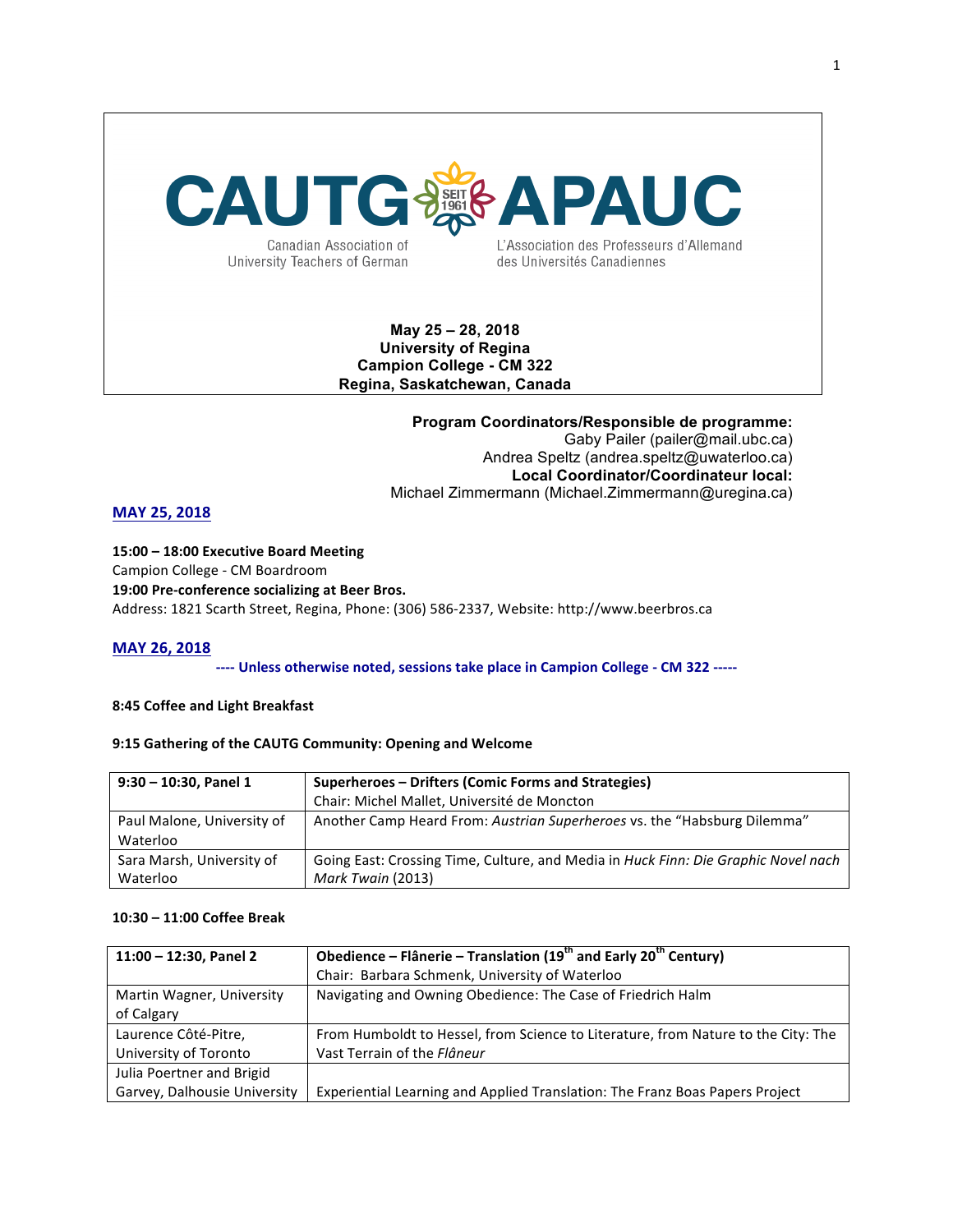**12:30 – 14:00 Lunch Break / Seminar Board Meeting (CM Boardroom) / Graduate Student Meeting (CM 322)** Lunch will be catered in CM 322 for members attending the above-listed meetings.

| 14:00 - 15:30, Panel 3 | Files - Artifacts - Paper (Media and Materiality of Cultural Identities)    |
|------------------------|-----------------------------------------------------------------------------|
|                        | Chair: Jörg Esleben, University of Ottawa                                   |
| Kyle Frackman, UBC     | On the Record: Files, Sexuality, and Representation in East Germany         |
| Vancouver              |                                                                             |
| Emma Mikuska-Tinman,   | Iconographies of Trauma: Visuals and Objects of Flight and Expulsion in the |
| University of Manitoba | Museum Today                                                                |
| Ilinca Iurascu, UBC    | Does Paper Have a Voice?                                                    |
| Vancouver              |                                                                             |

#### **15:30 – 16:00 Coffee Break**

#### **16:00 – 17:30 Roundtable: The Future of Graduate Studies in Canadian German Studies**

A panel and plenary discussion of the state of graduate education and early career opportunities (and challenges) in Canadian German Studies. This event is organized by CAUTG Graduate Representative Ryan Caroll in collaboration with the graduate student membership. All conference delegates are invited to join the discussion and bring their views and perspectives to the table.

#### **---- SPECIAL EVENT ----**

#### **17:45 – 19:00 Goethe-Institut Reception, Information Session, and Film Screening**

#### **19:00 Feature Film Presentation**

#### *Die Farbe des Ozeans* **(2011)**, dir. Maggie Peren

Culture Clash im All-inclusive-Hotel: Eine deutsche Urlauberin trifft am Strand auf verdurstende Flüchtlinge – ihre Hilfe stürzt sie tiefer ins Elend (Kunstundfilm.de).

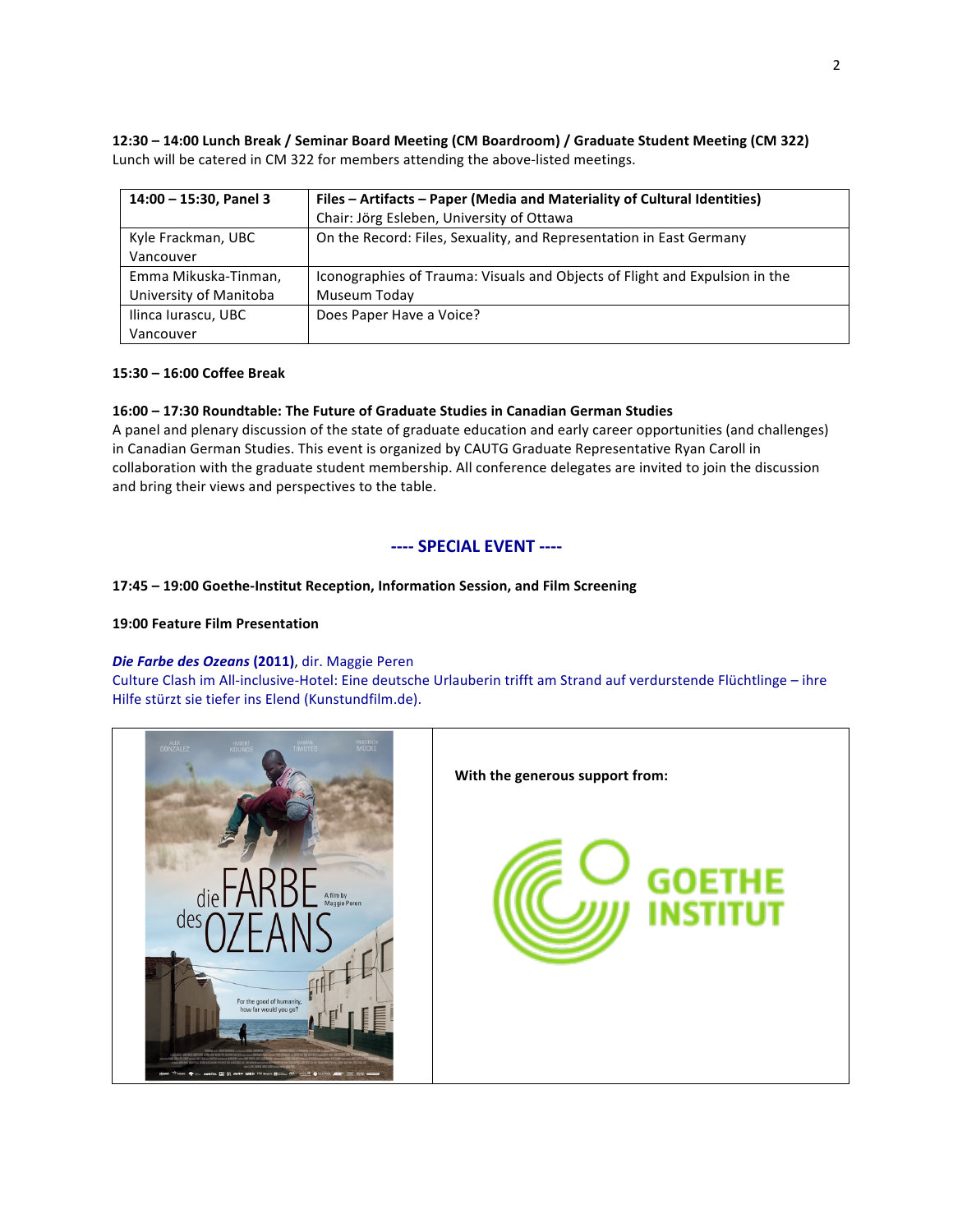#### **MAY 27** --- Unless otherwise noted, sessions take place in Campion College - CM 322 -----

#### **8:30 Coffee and Light Breakfast**

| $8:45 - 10:15$ Panel 4       | Knights - Islanders - Wise Men (Medieval, Baroque, Enlightened)          |
|------------------------------|--------------------------------------------------------------------------|
|                              | Chair: Paul Malone, University of Waterloo                               |
| Markus Stock, University     | Gathering Diversities: The Role of Commentary in Tristan and Isold       |
| of Toronto                   |                                                                          |
| Charles A. Grair,            | Conversion Narratives and Community in J. G. Schnabel's Wunderliche Fata |
| <b>Texas Tech University</b> |                                                                          |
| Jörg Esleben, University of  | Nathan der Weise in Ottawa: Interkulturelles Theater als "Versammeln von |
| Ottawa                       | Vielfältigkeiten"?                                                       |

#### **10:15 - 10:45 Canadian Summer School in Germany (CSSG) Information Session (John Plews)**

#### **10:45 – 11:00 Coffee Break**

| 11:00 - 12:30, Panel 5   | Flight – Home – Memory (20 <sup>th</sup> - and 21 <sup>st</sup> -Century Literature and Film) |
|--------------------------|-----------------------------------------------------------------------------------------------|
|                          | Chair: Ilinca Iurascu, UBC Vancouver                                                          |
| Kerstin Jentsch-Mancor,  | Jugendliche auf der Flucht - Krisenerfahrung und Identitätsfindung in Christian               |
| Université de Montréal   | Krachts Faserland (1995) und Dorit Linkes Jenseits der blauen Grenze (2014)                   |
| Michel Mallet,           | "Tu aimeras ton prochain comme toi-même": L'image de soi et de l'autre dans                   |
| Université de Moncton    | Heimatland (2010)                                                                             |
| Sarah Schiffecker, Texas | Erinnerte Dinge und verdinglichte Erinnerung - Strategien einer kollektiven                   |
| <b>Tech University</b>   | Erinnerungskultur in Jenny Erpenbecks "Dinge, die verschwinden"                               |

#### **12:30 – 14:00 Lunch Break / Head and Chairs' Meeting**

#### **14:00 – 15:30 International Keynote Speaker:** Alison Phipps

Professor of Languages and Intercultural Studies at the University of Glasgow, UNESCO Chair in Refugee Integration through Languages and the Arts (Creativity Culture and Faith)

#### --- **Congress OPEN EVENT** ---

#### The Diversity of Resilience and the Resilience of Diversity: Some Gatherings

Despite the best laid language plans and achievements of monolingualism (Gramling 2017) the lived experience of multilingual life, and translingual practice suggests there is a story to be told about the resilience of linguistic diversity. The story of the resilience of such diverse language gatherings is largely opaque to the operations of research methodologies and theories, which aim at transparency, coherence and efficiency. From 2014-2017 the Arts and Humanities Research Council's Translating Cultures programme funded a large, multifaceted project, which took serious the question of how we might reflect the troubled yet also persistent diversity of languages in research methodologies and research presentation across the academy. The work focused in particular, and with an ethical concern, on the experience of border crossing and especially refugees and displaced peoples. It used methods from Global Mental Health, Law, Sociology and Anthropology, Applied Language Studies, German Studies, Language Education and Performance to consider how languages worked across different disciplines under conditions of pain and pressure.

This paper will present some of the conclusions of this research, reflecting on the failures and in particular focusing on the multilingual methodologies that have emerged for use in artistic, educational and therapeutic settings. The dominance of hegemonic, northern epistemologies and their attendant methodologies means that it remains difficult for the Western mind to hear the persistence. The resistance to placing ceremonial of 'quietening'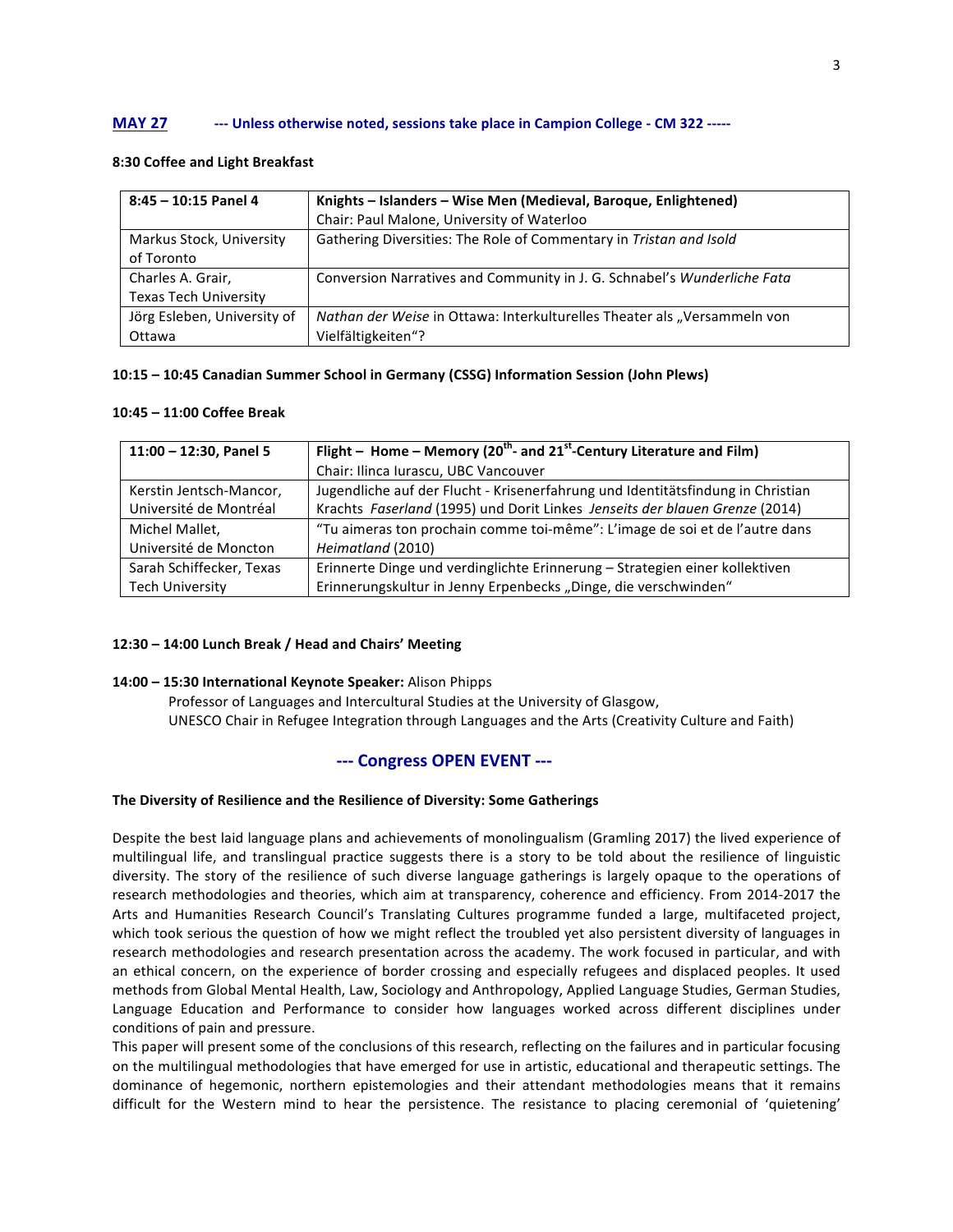practices, means that spiritual dimensions to the work of gathering can also easily be dismissed or overlooked for their significance in enabling diversity to be resilient. Using a collage of poetic and artistic, performance together with a method of 'gathering' the paper will present some of the possibilities for arts-led language research, especially in settings where resilience is required for survival.

#### With the generous support of the International Keynote Speakers Fund from:

#### FEDERATION FOR THE FÉDÉRATION **DES SCIENCES HUMANITIES AND SOCIAL SCIENCES | HUMAINES**

#### **15:30 – 15:45 Coffee Break**

#### **15:45 – 18:00 Annual Business Meeting / Gathering of the CAUTG Community**

All delegates are warmly encouraged to participate in this important meeting, and bring their views of the future of our Association to the table.

#### **19:00 Annual CAUTG Banquet / Award Ceremony (part 1)**

The Willow on Wascana Address: 3000 Wascana Drive, Box 1031, Regina, SK, Phone: (306) 585-3663

#### **MAY 28 ---- Unless otherwise noted, sessions take place in Campion College - CM 322 -----**

#### **8:30 Coffee and Light Breakfast**

| 9:00 - 10:30 Special Panel                                                       | Discourse markers across contexts, cultures, and languages                                           |
|----------------------------------------------------------------------------------|------------------------------------------------------------------------------------------------------|
|                                                                                  | Chair: Florian Gassner, UBC Vancouver                                                                |
| Sam Schirm, University of<br>Waterloo                                            | Learning to respond: Canadian students' use of German discourse markers in a<br>study abroad context |
| Grit Liebscher, University<br>of Waterloo;<br>Michael Schart, Keio<br>University | Functions and implications of okay in classroom interaction                                          |
| Emma Betz, University of<br>Waterloo;<br>Xiaoting Li, University of<br>Alberta   | Between universal and specific uses: OKAY in Mandarin Chinese and German<br>interaction              |

#### **10:30 – 10:45 Coffee Break**

## 10:45 - 12:00 Women and/in the Disaster Zone **Lacker Learness OPEN EVENT** -----

An Interdisciplinary Session in conjunction with the Coalition of Women in German (WiG) and Women's and Gender Studies et recherches féministes (WGSRF)

| $10:45 - 12:00$      | "Women and/in the Disaster Zone: Natural, Cultural, and Social Catastrophe in |
|----------------------|-------------------------------------------------------------------------------|
| WIG / WGSRF / CAUTG  | German Literature, Film and Media" -                                          |
| <b>Joint Session</b> | Chair: Laura Isakov, UBC Vancouver                                            |
| Gaby Pailer, UBC     | Seismic Upheavals and Female Empowerment: Staging Earthquakes in 18th and     |
|                      | 19th Century Literature                                                       |
| Florian Gassner, UBC | Revisiting the Disaster Zone: Lenka Reinerová's Autobiographical Prose        |
| Vancouver            |                                                                               |

#### **12:00 – 13:00 Lunch Break**